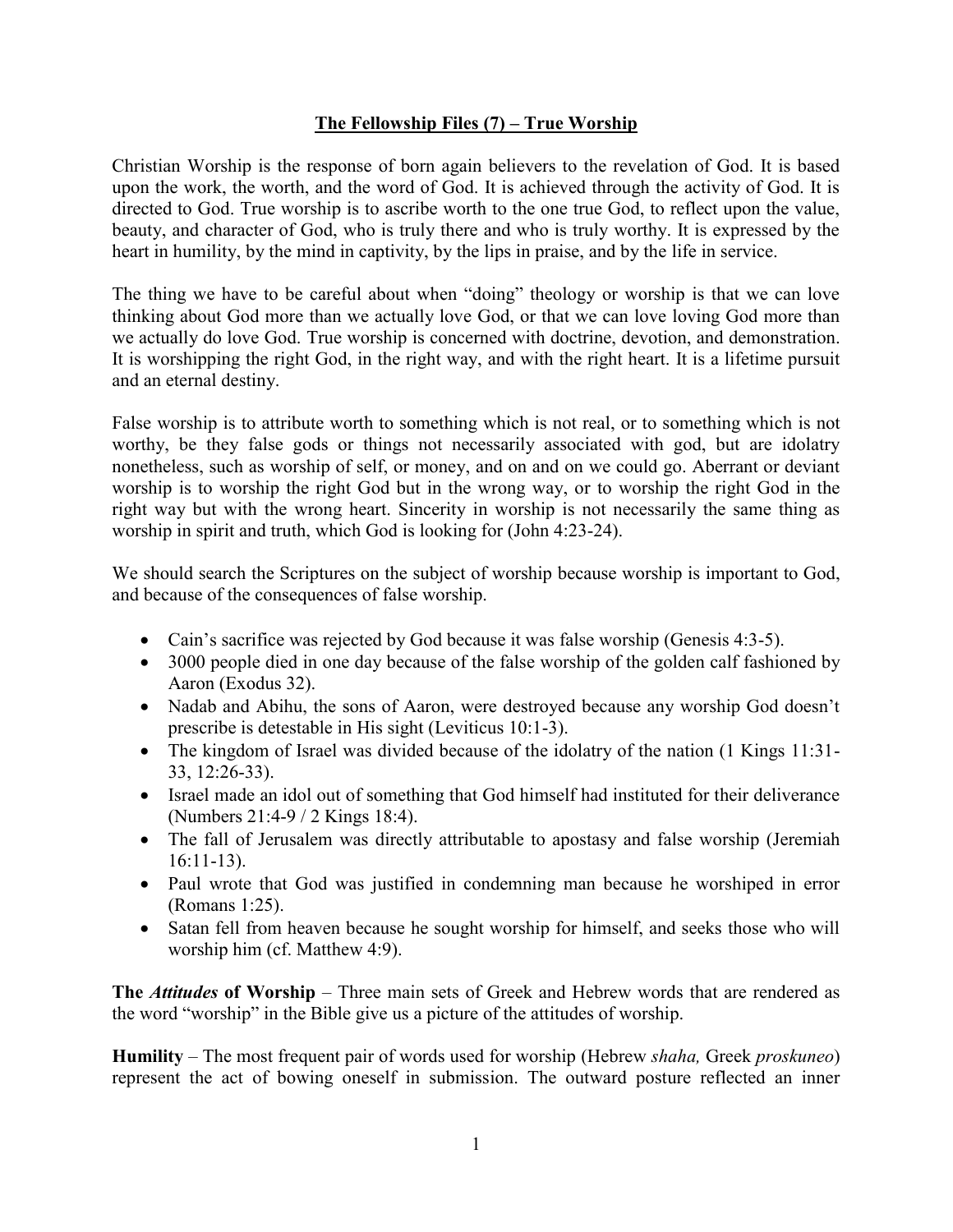attitude of humility and respect, a high view of God and a humbling opinion of self. Thus, true worship views God in His perfection and man in his imperfection.

**Reverence** – Another pair of words used (Hebrew *yare,* Greek *sebomai*) demonstrate the fear of God. It is not so much terror as it is wonder and awe at the greatness of God. Humility focuses inward on our finiteness and sinfulness in the light of His infinity and perfection. Reverence focuses outwardly upon the awesome majesty of God. Irreverence is contrary to worship.

**Service** – The third pair of words (Hebrew *abad,* Greek *latreuo*) emphasize the idea of labor. In the Old Testament this service was most often priestly service. In the New Testament period and into today we are all priests (1 Peter 2:5, 9), and service involves the entire congregation of believers. Worship and service must be integrated, if it is to be true worship (Luke 4:8).

**The** *Actions* **of Worship** – The contexts in which these words for worship are used give us an understanding about the actions of worship.

**Response** – biblically speaking, we do not worship to get God to act, we worship because God has acted. Yet the worshiper is not merely an observer of redemptive history, but he has been included in this story, and has been personally impacted by the act of redemption is his own life. Romans 11:36 – Worship is from God (Romans 3:21-24 / 1 John 4:19), through God (Philippians 3:3), and unto God (John 4:23). Apart from God's revelation of Himself and of how man can approach Him in worship, man could never worship God in a way pleasing to Him.

**Adoration** – since worship is fundamentally a response, what is the nature of this response? It is that of adoration and praise which God rightfully expects of His creatures. When most people think of "worship" this is what they are thinking of, and indeed, the ascribing of worth to God, the enjoyment of giving glory to His holy being, and all the things surrounding this are a crucial part of what worship is. We thank Him for His acts and praise Him for His attributes. Perhaps the best way to see this is in book of Psalms, which gives us the patterns for adoration. Even those who reject Jesus in this life will wind up worshipping Him (Philippians 2:9-11).

**Sacrifice** – Central in the worship of the Tabernacle and in the Temple was the practice of sacrifice. When Abraham worshiped God in Genesis 22, the offering was termed worship. The presentation of the first-fruits was also regarded as an act of worship (Deuteronomy 26:10). David spoke of worship that costs something (1 Chronicles 21:24). When the wise men came to worship the baby Jesus, they came with gifts to give.

In the New Testament the idea of sacrifice is still prominent in worship, but since Jesus is our sacrifice, and no bulls or goats are needed, it is the sacrifice of self which is essential (Romans 12:1). The book of Hebrews adds to this the sacrifice of praise, of doing good things, and of sharing (Hebrews 13:15, 16).

**Proclamation** – proclamation is a vital part of worship. Israel was not to worship God in secret, but was supposed to be a "light to the Gentiles." When Abraham worshiped, he built an altar and "called upon the name of the Lord" (Genesis 12:8, 21:33). In the New Testament, the church has been created by God as a display of the wisdom of God to all the true and false systems of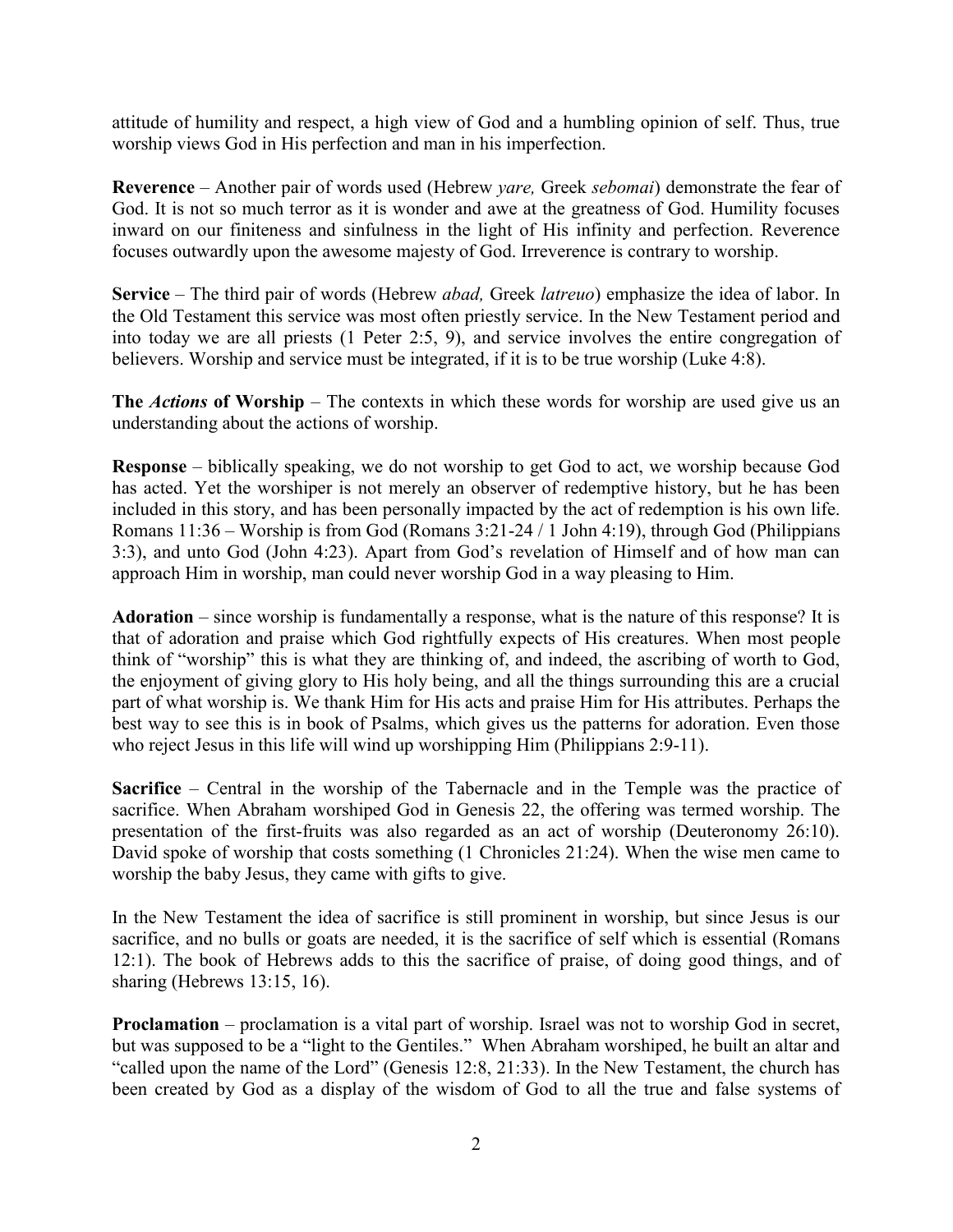religion and the powers that are behind them (Ephesians 3:10). In the Lord's Supper all believers proclaim the Lord's death until He comes again (1 Corinthians 11:26). We are not just spectators watching what God has done and is doing, we are participants in the divine drama, being observed by both those in heaven and those on the earth (Ephesians 3:8-10 / 1 Peter 1:12).

**The** *Application* **of Worship** – Let's apply our definition of worship and understanding of our attitudes and actions of worship to certain activities we think of as worship.

**Prayer** – Prayer should have elements of supplication and petition, but in the context of prayer as worship, we must also include grateful expressions about who God is, His eternal attributes and actions of the past (Philippians 4:6). The Psalms provide wonderful models in this regard. We should set aside time to make prayers focused fundamentally on praise to God, and less on laundry lists for God, because although He does want us to ask Him for our needs (James 4:2), He already knows what we need (Matthew 6:8, 32-33). We will discuss this more in course #11.

**Testimony** – many of the Psalms are based upon the experience of the writer. This experience becomes a vehicle which turns the attention to the greatness of his God. God is merciful and kind not only because the Bible tells us so, but because God has been at work in our life. To testify is not to simply revel in our good blessings, but to reveal His character, that is our cause. Yes we should be excited to hear of great stories of God's hand of help, if not such Psalms and stories wouldn't be in the Bible at all, but in doing that we must remember the bottom line is about God. It is not, "look what I did" or "look what I can do for God", and not simply "look what God can do through me" (I was delivered, I am ministering, etc.), but it is "look at God through me" (Matthew 5:16). Then it becomes worship.

**Giving** – giving is an act of worship, and it leads to more worship. 2 Corinthians 9:11-14 – the word for "service" (ESV, vs.12) is where we get the word liturgy from. In the Old Testament, sacrifices to the Lord were designated as "gifts" (Numbers 18:11 / cf. Hebrews 5:1). When the wise men came to worship the baby Jesus, they presented gifts (Matthew 2:11). The term "fellowship" in Acts 2:42 included the act of giving (cf. Romans 15:26). When the Philippians gave their money for the support of Paul, God viewed it as "a fragrant offering, a sacrifice acceptable and pleasing to God." (Philippians 4:18). Hebrews 13:16 admonishes us to "share what you have, for such sacrifices are pleasing to God". 1 Corinthians  $16:1-4$  – store it up (vs.2), this word means to treasure it, to amass a reserve, and it is the same word as in Matthew 6:19-20. The element of worship is not the act of "dropping a check into the plate"; rather, it is the act of setting it aside and giving it. That is the act of worship. We will discuss this more in course #12.

**Music / Singing** – while the primary dwelling of worship is the heart, the expression of worship is physical. The expression of worship allows us to portray outwardly what is felt inwardly, and the regular mode of this expression is music and singing. The Psalms teach us that the praises of the people were set to music and sung. Music can be used to quiet our hearts and minds and focus them upon God. Yet, in the Pastoral Epistles, we notice that Paul doesn't tell Timothy or Titus to make sure they have a great praise band! By concentrating on doctrine Paul doesn't say don't do music he is saying that all our music should be doctrinal leading to devotional. The content of our songs of worship must be doctrinally rich if they are to be biblically sound. Paul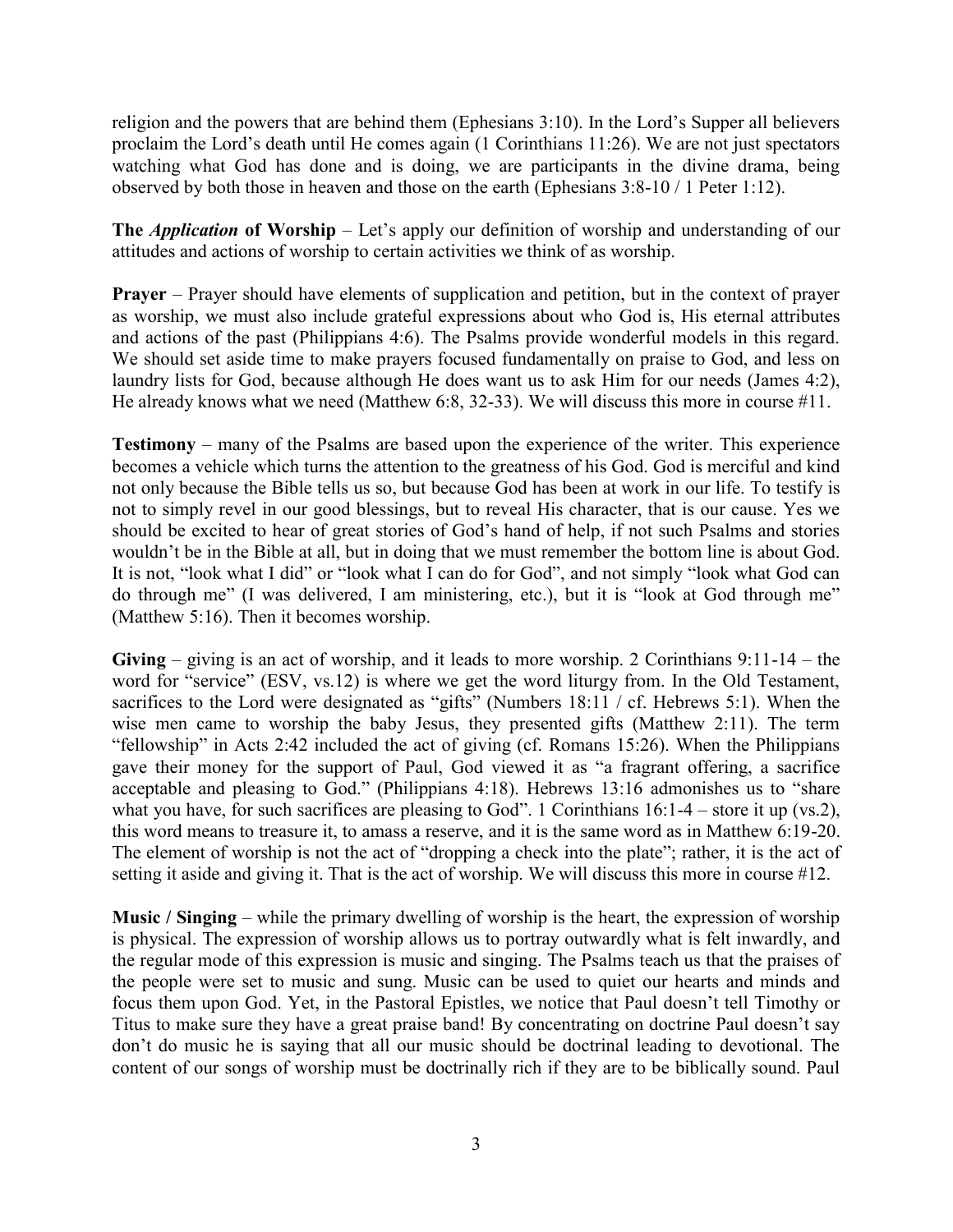isn't teaching that music is unimportant, but that focusing on the Bible will help us to focus correctly in worship with music and singing.

Colossians 3:16 – Some teach that our music should only be exclusive psalmody, but this is incorrect because that leaves out hymns and spiritual songs and a host of New Testament truths. We see saints in the book of Revelation singing a new song that has clear references to redemption and New Testament truth. There is a difference between public and private devotion and music, which we will cover later in this course.

**Preaching / Listening – Preaching which is focused on God and directs our attention and** affection to Him may prompt true worship. Listening with our minds and hearts is a vitally important part of the process. Preaching that inspires us to live a godly life, and preaching that transforms us by the renewing of our minds leads to worship, although it may not be worship in the immediate moment. A shallow approach to preaching makes it less possible for true worship to take place, because we only rise as high in worship to the same proportion which we have been taken deep into the profound truths of the Word. There is no way we can have lofty thoughts of God unless we have plunged them into the depths of God's self-revelation. Too often preaching merely aims to entertain. Too often we fail to worshipfully listen.

**Study** – The renewing of our mind (Romans 12:1-2 / Ephesians 4:17-24) is a central part of our worship, and it requires diligent study. Basically stated, theology is the study of God; doxology is the worship of God. This is where all theology should end up, in praise to God. Study without praise is pride. Praise without study is shallow. Knowledge without a heart surrendered to God is empty of God's life. All true worship is a response to the revelation of God in Christ and Scripture, and arises from our reflection on who He is and what He has done.

Worship without theology is bound to degenerate into idolatry. That is why Scripture is so important in both public and private devotion. On the other hand, worship is not about a purely academic interest in God. No, the true knowledge of God will always lead us to worship. Good theology should sound like doxology (Ephesians 1:3-14). Doxology is fueled by theology and theology is made more potent by diving into the depths of revealed truth. Certainly by the end of his life the Apostle Paul had come to a higher place, he didn't stay on that Damascus road.

The Bible paints a picture of theology and doxology together, deep roots in the soil of the scriptures matched with the fervent fruit of fired up worship. We need to see both, not one to the exclusion of the other, and unfortunately, some who have deep roots in theology don't express the outgrowth of that enough in their corporate worship or lifestyle.

Also, some Christians think going deep means exploring the depths of their own feelings, and therefore "God" becomes a projection of their best thoughts, and they practice idolatry without realizing it. The problem is when we don't progress beyond those feelings and then we go searching for that feeling as the tell tale sign if we are worshipping correctly or deeply or not. We fail to dig deeper into things we may at first have a hard time understanding because they don't give us a feeling yet. We become satisfied with feeling what we think is "fullness", but the better we understand God from the Scriptures the better we are able to worship. It doesn't mean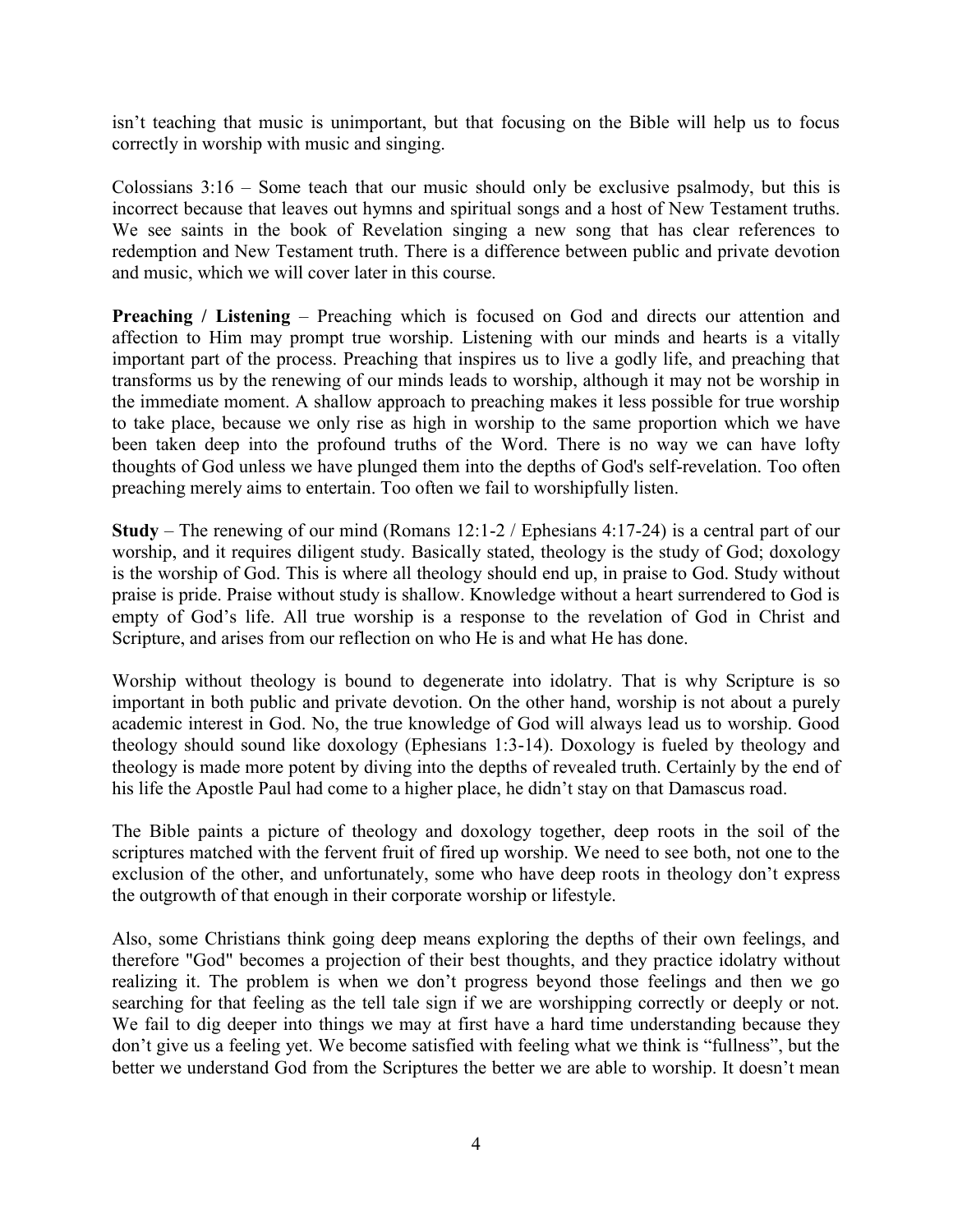the better we *will* worship but the deeper our thoughts of God become, the higher our worship of God can become. We stand in awe of God, and then our affections are stirred, not vice versa.

**Worship Before the Law** – the emphasis was upon an individual relationship to God (Genesis 8:20). The father acted as the priest for his household (Job 1:5). There was no central place of worship prescribed, with the worshipers offering sacrifices on altars which they built (Genesis 12:7-8). Besides the offering of sacrifices, worship in this period was characterized by the expression of thanks to God (Genesis 24:26, 48, 52). There were no fixed times of worship.

**Worship Under the Law** – everything about worship is laid out in minute detail. Nothing is left to the imagination. The Levitical priesthood was instituted (Exodus 28:1). The place of worship was centralized, first in the Tabernacle and later in the Temple (Exodus 20:24 / Deuteronomy 12:5, 11). The high priest could enter the most holy place once a year (Leviticus 16). In addition to the daily sacrifices (Exodus 29:38-42), there were five specified offerings: the burnt, meal, peace, sin, and trespass (Leviticus 1-7). Israel was given a calendar of seven special feasts: Passover, unleavened bread, first fruits, Pentecost, trumpets, Day of Atonement, and tabernacles. Anything God didn't prescribe was considered strange fire, detestable in God's sight.

When the Jewish Temple was destroyed in 586 BC, the Jewish people were no longer able to carry out Old Testament worship as it was explicitly laid out in Scripture. They no longer had a temple, or the ability to offer blood sacrifice. So they devised a method for instruction and fellowship called the synagogue. The word "synagogue" is not a Hebrew word, it is from a Greek word which means a gathering together.

**Worship in New Testament Times** – the exact prescription and prohibition was for the Old Testament, but the New Testament reveals a different pattern of worship. The Old Testament types pointed to Christ, and now we do NOT do those, they have been fulfilled, and so now we worship Christ but in varied forms, no Tabernacle or Temple, no sacrifices, etc., no exact prescription.

The New Testament prescribes liberty (Galatians 5:1), not forms or formulas (Philippians 3:3), but it does give parameters for practice (1 Corinthians 12-14). Every believer in Christ is a priest (1 Peter 2:5, 9). Jesus Christ is the great High Priest (Hebrews 10:21). There is no central earthly place of worship, nor is there an appointed calendar of sacred feasts or religious observances. The sacrifices are "spiritual sacrifices" (Romans 12:1, 15:26 / 2 Corinthians 8:4, 9:13 / Philippians 4:18 / Hebrews 13:15-16).

Worship in the present age most closely resembles that which will occur in heaven, and sharply differs from that prescribed by the Law.

New Testament church worship is about freedom of communication, with some measure of spontaneity, and yet there is a structure: the reading and interpretation of the Word, the sharing of words of exhortation and encouragement, praying and singing together, and sharing money to help poor folks and to advance God's kingdom. Jesus takes the Jewish Passover and transforms it into the central ordinance of the New Testament, the Lord's Supper which, whenever it is observed, takes us back to Calvary and points us to the finished work of Christ.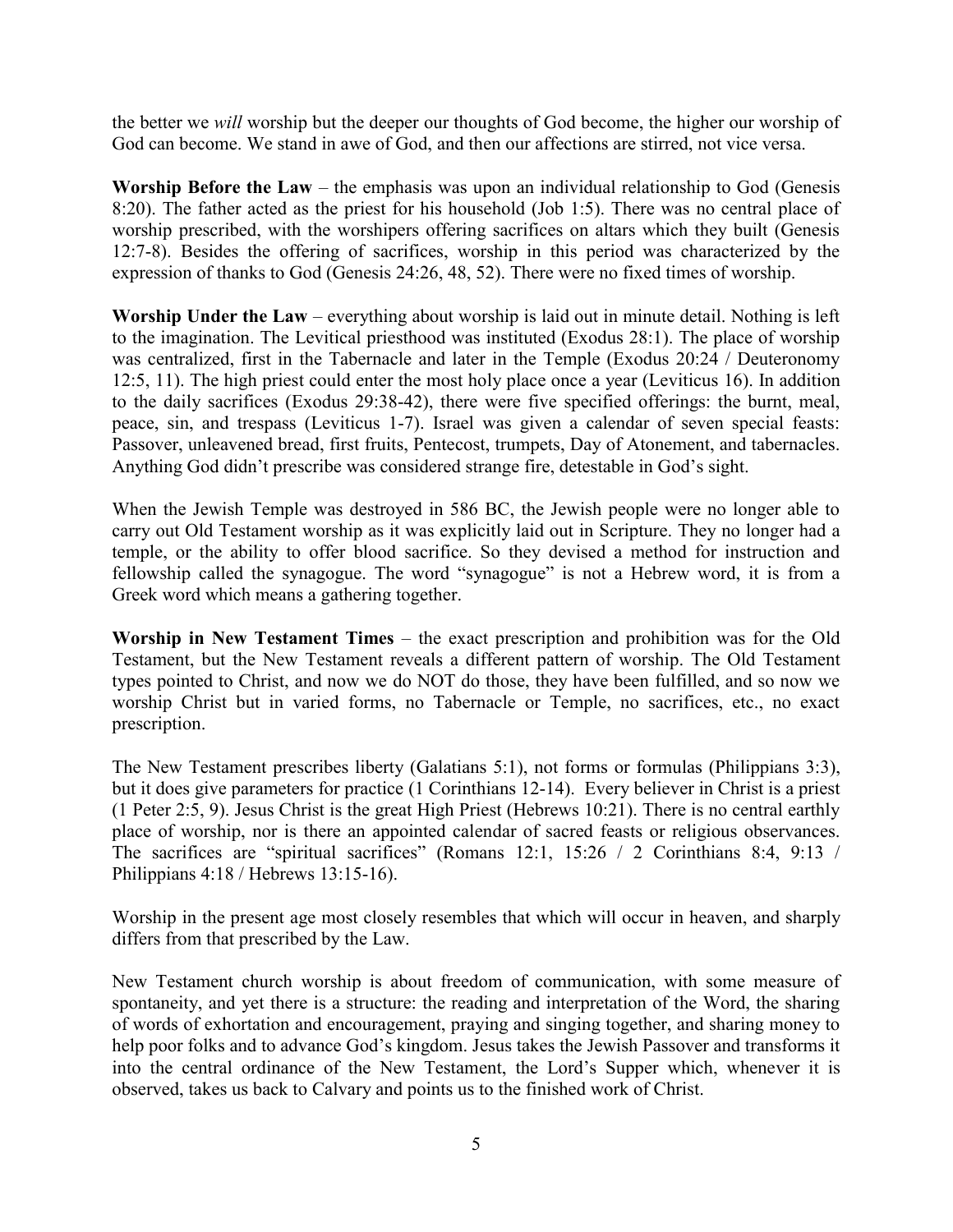New Testament worship leaves us with no New Testament book of Leviticus. Some believers today try and impose the Old Testament regulations of worship on New Testament believers. We would agree in essence that anything that God doesn't explicitly prescribe or implicitly command is prohibited. However, all of the New Testament proof texts that some try and use in order to limit worship are not really about formal worship at all, they are about life, because a fundamental thing about worship in the New Testament is that all of life is worship (1 Corinthians 10:31). The emphasis is not on binding the conscience of someone.

While it is certainly true that God alone has the right to determine true worship and that He has done so in the Scripture, the New Testament focus is on the liberty and freedom we have in worship. That is what God has prescribed; worship in spirit and in truth. We do ourselves a great disservice when we think of worship only in stereotyped terms. However, we also would be in error in assuming that spontaneity is spirituality.

Having said that, let's now look at some further principles of New Testament worship.

**Principles of New Testament Worship –** The encounter Jesus had with the woman at the well (John 4) gives us clear principles for worship. The Lord led her to the true worship of Himself (vs.19-26). We come to understand that not all worship is acceptable to God (cf. Acts 17:16-31). God is the One who initiates true worship through the person, work, and word of Christ; there are none who naturally seek God from their hearts (cf. Romans 3:10-18). God enables true worship (cf. Romans 8:26, 11:36). God is the appropriate object of worship. Worship must be in **spirit**; internally real and not outwardly by ritual alone (cf. Philippians 3:3). Worship must be in **truth**; not just a projection of our sincerity, or a reflection of culture, but firmly based on the truth of God revealed in the Bible (cf. 1 John 4:5-6).

**Corporate Worship –** this is important to God (Ephesians 5:19 / 1 Corinthians 12-14). Revelation 4-5 gives us a taste of heaven, and several marks of a God-centered service.

- A celebration of God (praise, singing, proclamation)
- The presence of God
- A high view of God
- A constant focus upon God
- A distinction between God and man
- A deep sense of the fear (awe, reverence) of God
- A people separated unto God
- Repentance toward God
- Prayers to God
- The exaltation of Christ, as worthy, as the only way, as the glory of God

Corporate worship is obviously about more than music, as we have discussed, but part of corporate worship is that it allows us to proclaim truth to each other in song (Colossians 3:16).

Personal worship is performed privately, and is a vital component of the Christian life. It reflects the "me and God" component which the Christian enjoys through the cross of Christ. However, it is not quite so with corporate worship. If you view corporate worship as only a "me and God"